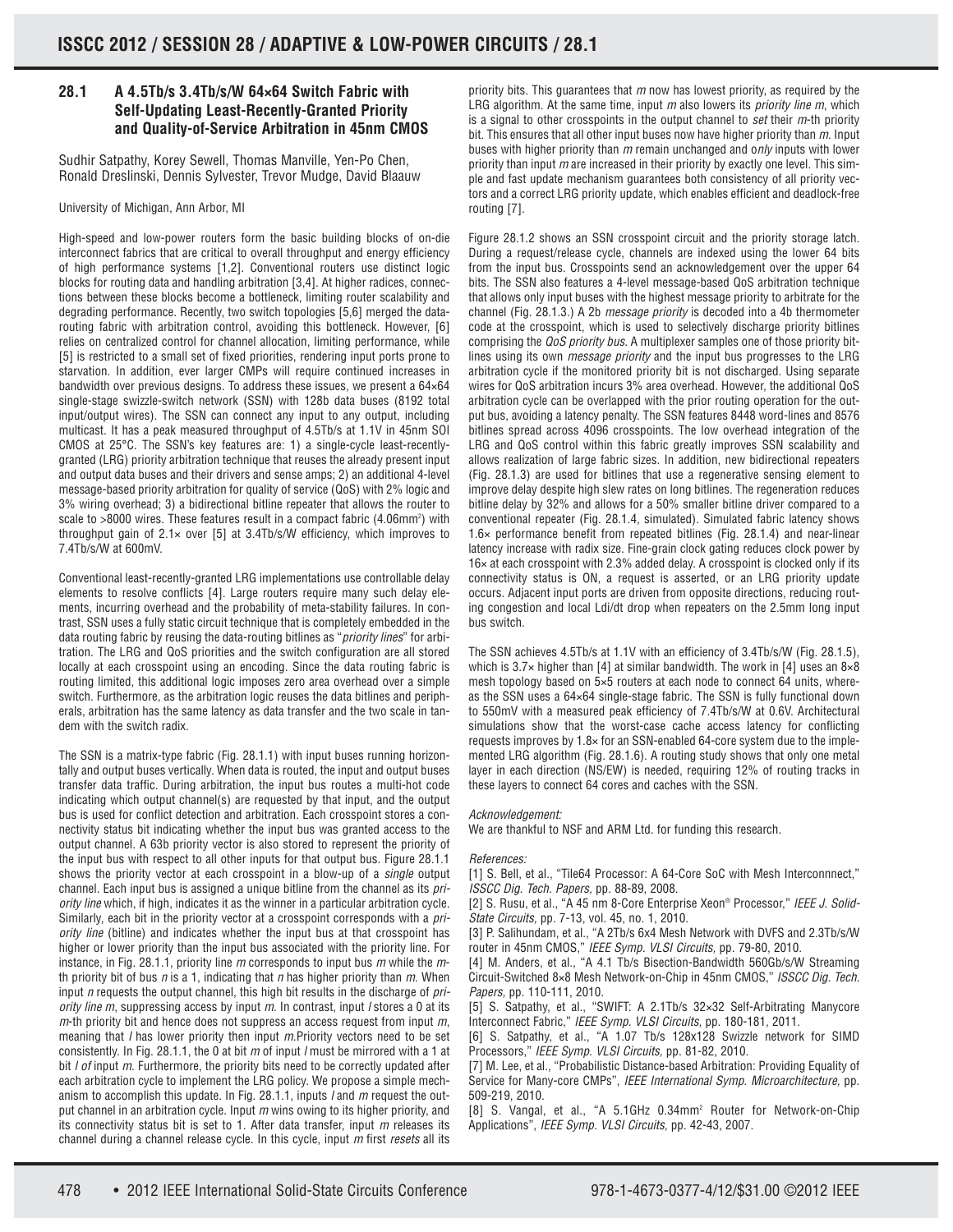

**28**